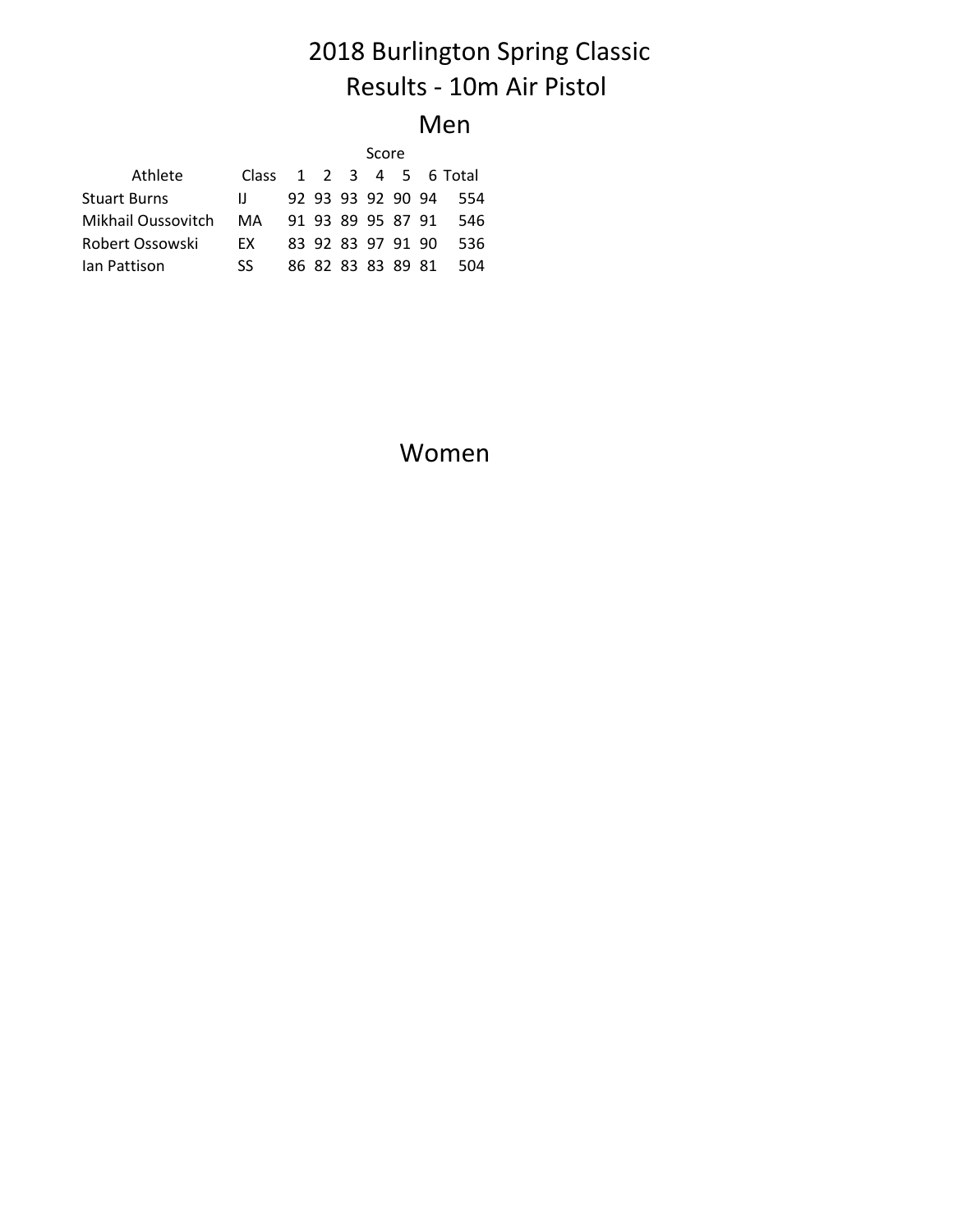### 2018 Burlington Spring Classic Results - 25m Standard Pistol

|                         |              | Score |                   |  |   |   |  |         |  |
|-------------------------|--------------|-------|-------------------|--|---|---|--|---------|--|
| Athlete                 | <b>Class</b> |       | $1\quad 2\quad 3$ |  | 4 | 5 |  | 6 Total |  |
| Matt Kindbom            | <b>FX</b>    |       | 95 95 96 91 92 90 |  |   |   |  | 559     |  |
| Kevin Wileman           | ЕX           |       | 88 90 80 86 79 73 |  |   |   |  | 496     |  |
| Sufei Xu                | ЕX           |       | 89 87 62 86 83 84 |  |   |   |  | 491     |  |
| ROBERT OSSOWSKI EX      |              |       | 85 87 84 84 81 67 |  |   |   |  | 488     |  |
| Robert Assaf            | FХ.          |       | 64 77 83 79 75 63 |  |   |   |  | 441     |  |
| <b>Stephen Gillies</b>  | ЕX           |       | 90 77 67 54 57 68 |  |   |   |  | 413     |  |
| <b>Brian Neary</b>      | ЕX           |       | 75 79 42 69 51 56 |  |   |   |  | 372     |  |
| Shane Staniek           | SS           |       | 89 88 84 91 88 88 |  |   |   |  | 528     |  |
| lan Pattison            | MM           |       | 86 80 78 85 80 84 |  |   |   |  | 493     |  |
| George Sawicki          | мм           |       | 88 86 78 63 75 73 |  |   |   |  | 463     |  |
| <b>Stewart Attlesey</b> | MМ           |       | 77 65 74 79 85 61 |  |   |   |  | 441     |  |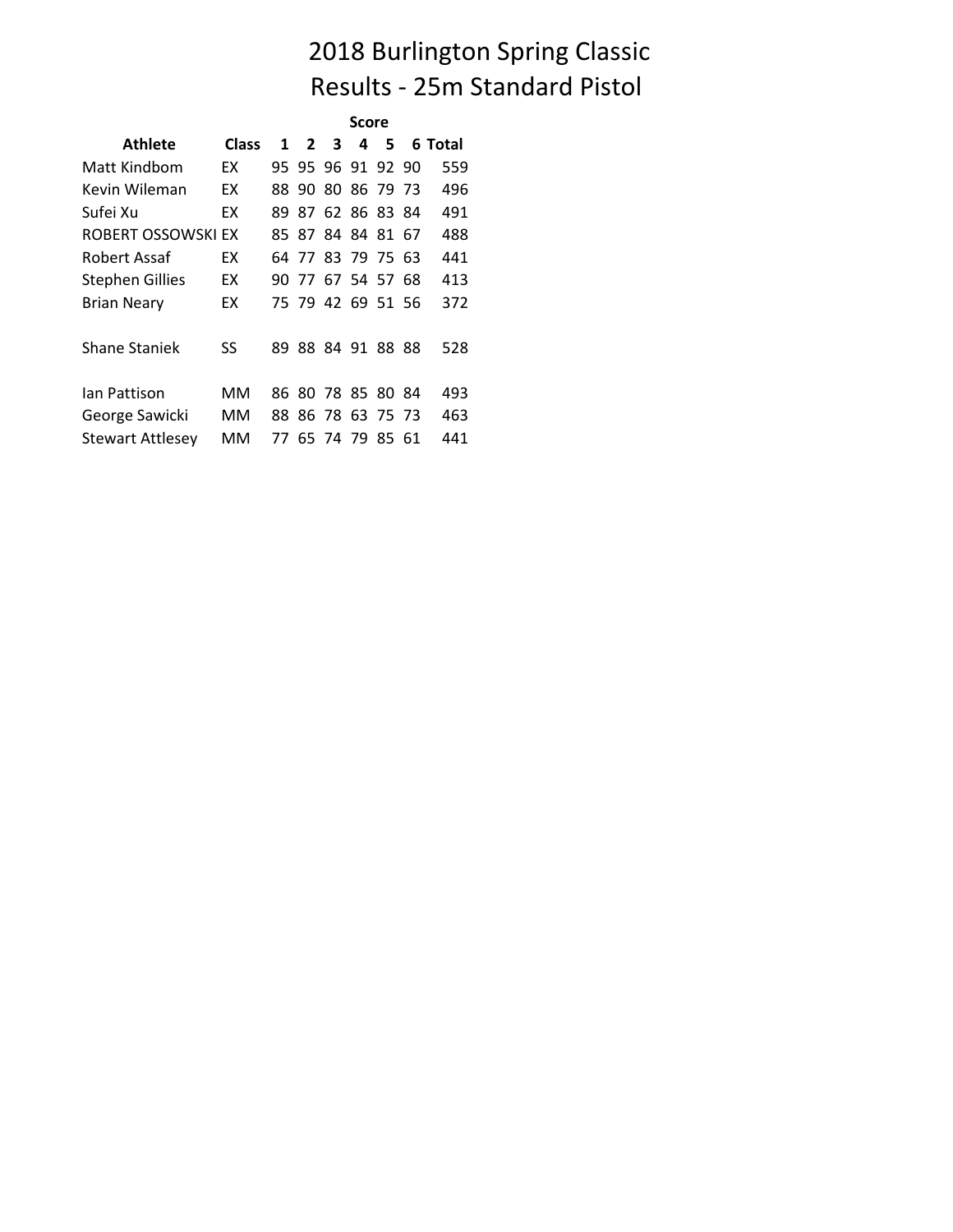#### 2018 Burlington Spring Classic Results - 25m Centre-Fire Pistol

|                         |              | Score |                   |  |   |    |    |         |  |
|-------------------------|--------------|-------|-------------------|--|---|----|----|---------|--|
| Athlete                 | <b>Class</b> |       | $1\quad 2\quad 3$ |  | 4 | 5. |    | 6 Total |  |
| <b>Shane Staniek</b>    | MA           |       | 93 96 94 93 91 88 |  |   |    |    | 555     |  |
| Matt Kindbom            | FХ.          |       | 95 94 95 87 88 91 |  |   |    |    | 550     |  |
| Mikhail Oussovitch EX   |              |       | 89 94 82 88 88 90 |  |   |    |    | 531     |  |
| Thomas Pyle             | ЕX           |       | 85 91 82 90 89 91 |  |   |    |    | 528     |  |
| Sufei Xu                | ЕX           |       | 86 83 83 82 86 85 |  |   |    |    | 505     |  |
| Robert Ossowski         | ЕX           |       | 80 83 80 90 79 87 |  |   |    |    | 499     |  |
| Dennis Pyle             | ЕX           |       | 81 80 79 90 87 66 |  |   |    |    | 483     |  |
| Robert Assaf            | ЕX           |       | 57 50 43 78 77 61 |  |   |    |    | 366     |  |
| George Sawicki          | SS           |       | 88 86 80 86 78 82 |  |   |    |    | 500     |  |
| lan Pattison            | мм           |       | 67 88 68 92 89    |  |   |    | 80 | 484     |  |
| <b>Stewart Attlesey</b> | MМ           |       | 71 83 73 74 70 76 |  |   |    |    | 447     |  |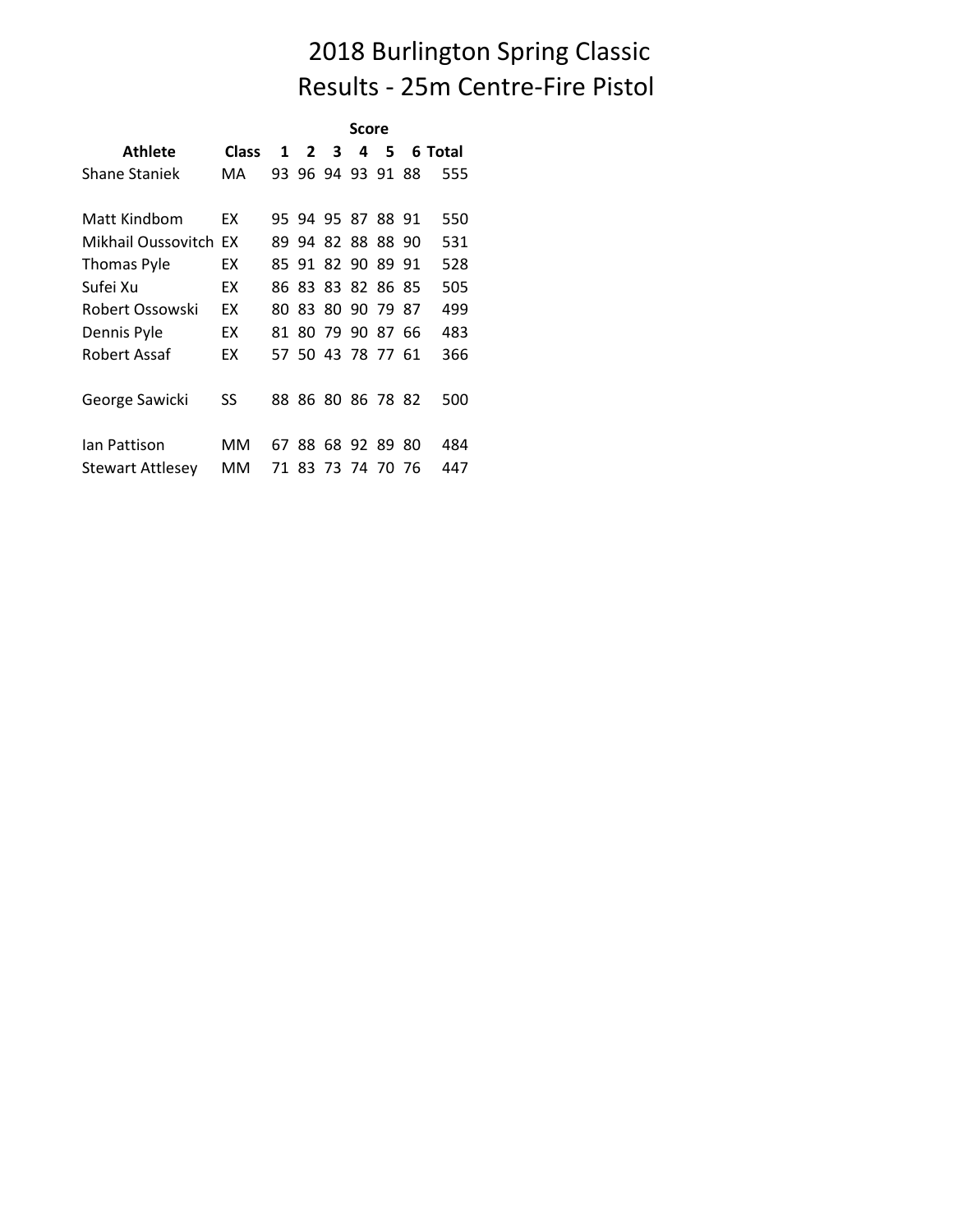### 2018 Burlington Spring Classic Results - 25m Sport Pistol

|                                        |    | Score |  |                   |  |  |  |      |  |  |  |
|----------------------------------------|----|-------|--|-------------------|--|--|--|------|--|--|--|
| Athlete Class 1 2 3 4 5 6 Total        |    |       |  |                   |  |  |  |      |  |  |  |
| Shane Staniek MA 89 89 96 98 95 89 556 |    |       |  |                   |  |  |  |      |  |  |  |
| Kevin Wileman EX                       |    |       |  | 93 90 88 85 90 81 |  |  |  | 527  |  |  |  |
| Brian Neary                            | EX |       |  | 79 76 78 77 71 68 |  |  |  | 449  |  |  |  |
| Stephen Gillies EX 71 72 69 60 82 55   |    |       |  |                   |  |  |  | 409  |  |  |  |
| lan Pattison                           | MМ |       |  | 86 84 93 85 84 95 |  |  |  | -527 |  |  |  |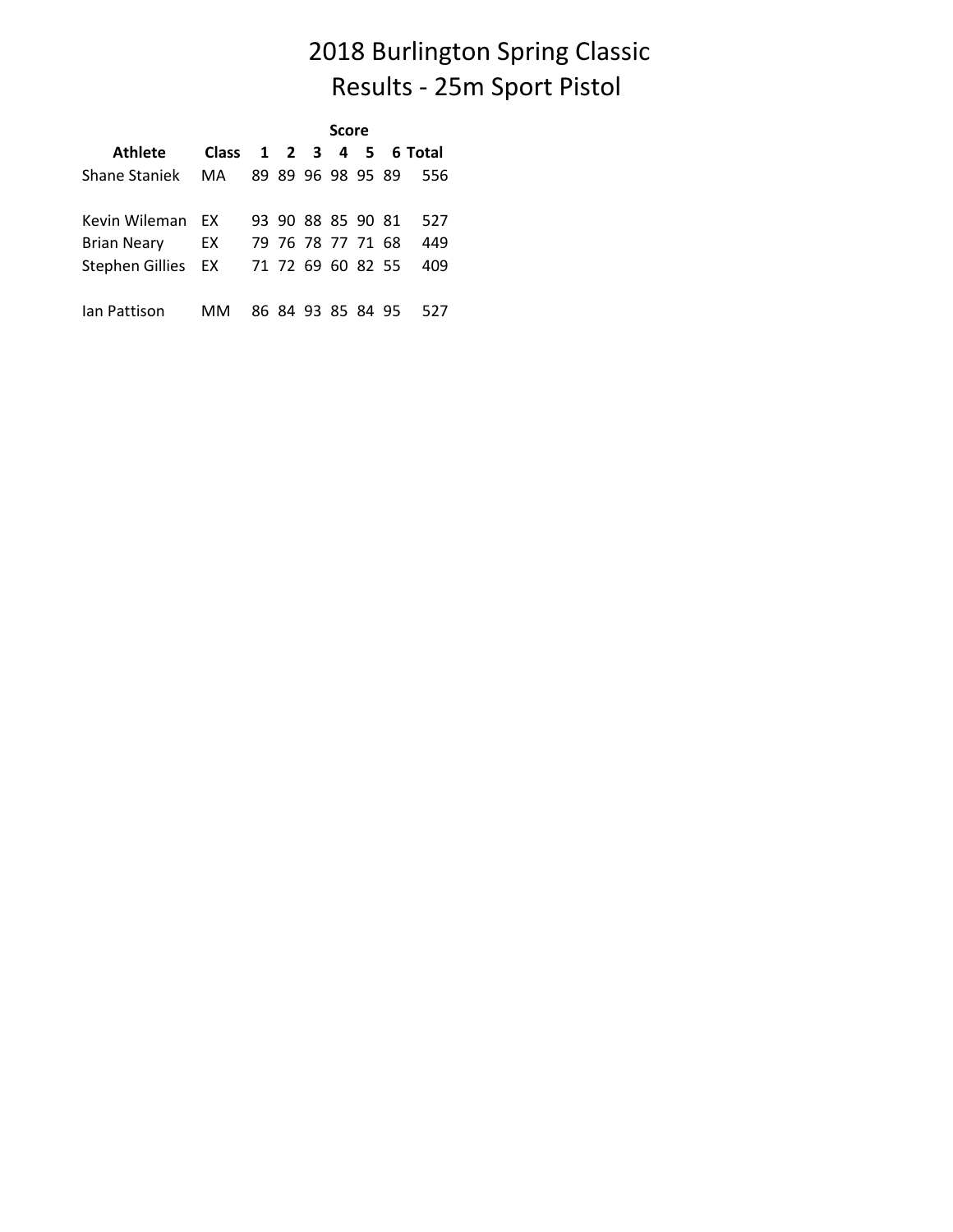### 2018 Burlington Spring Classic Results - 25m Rapid Fire Pistol

|                      |              | <b>Score</b> |                   |  |  |  |  |                   |  |  |
|----------------------|--------------|--------------|-------------------|--|--|--|--|-------------------|--|--|
| Athlete              | <b>Class</b> |              |                   |  |  |  |  | 1 2 3 4 5 6 Total |  |  |
| <b>Thomas Pyle</b>   | FΧ.          |              | 89 89 84 93 93 87 |  |  |  |  | 535               |  |  |
| Dennis Pyle          | EX           |              | 80 85 74 88 84 73 |  |  |  |  | 484               |  |  |
| <b>Brian Neary</b>   | EX           |              | 43 64 15 41 27 26 |  |  |  |  | 216               |  |  |
| Laszlo Palotay       | SS           |              | 84 56 62 71 77 66 |  |  |  |  | 416               |  |  |
| <b>Shane Staniek</b> | MМ           |              | 93 93 76 93 91 78 |  |  |  |  | 524               |  |  |
| lan Pattison         | мм           |              | 75 70 43 73 75 60 |  |  |  |  | 396               |  |  |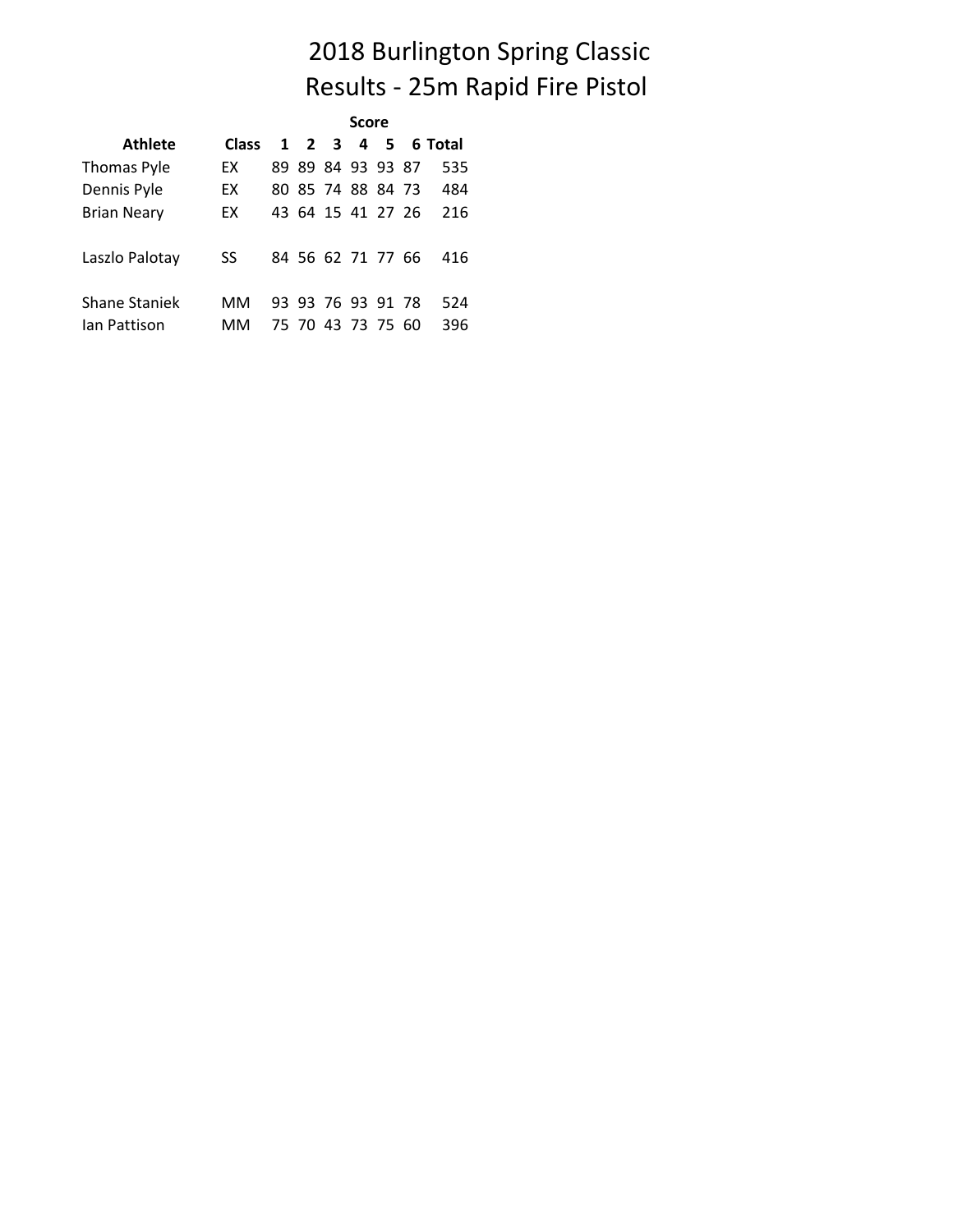### 2018 Burlington Spring Classic Results - 50m Pistol

|                             |              | <b>Score</b> |                     |             |          |          |  |                       |  |  |
|-----------------------------|--------------|--------------|---------------------|-------------|----------|----------|--|-----------------------|--|--|
| <b>Athlete</b>              | <b>Class</b> |              | $1 \quad 2 \quad 3$ |             |          |          |  | 4 5 6 Total           |  |  |
| Matt Kindbom                | EX           | 90           | 87                  | 80          | 96 87 80 |          |  | 520                   |  |  |
| <b>Mikhail Oussovitc SS</b> |              |              |                     |             |          |          |  | 85 71 48 88 77 52 421 |  |  |
| <b>Shane Staniek</b>        | MМ           | 83           | 60                  | 82 80 73 85 |          |          |  | 463                   |  |  |
| lan Pattison                | MМ           | 84           | 76                  | 69          |          | 72 74 59 |  | 434                   |  |  |